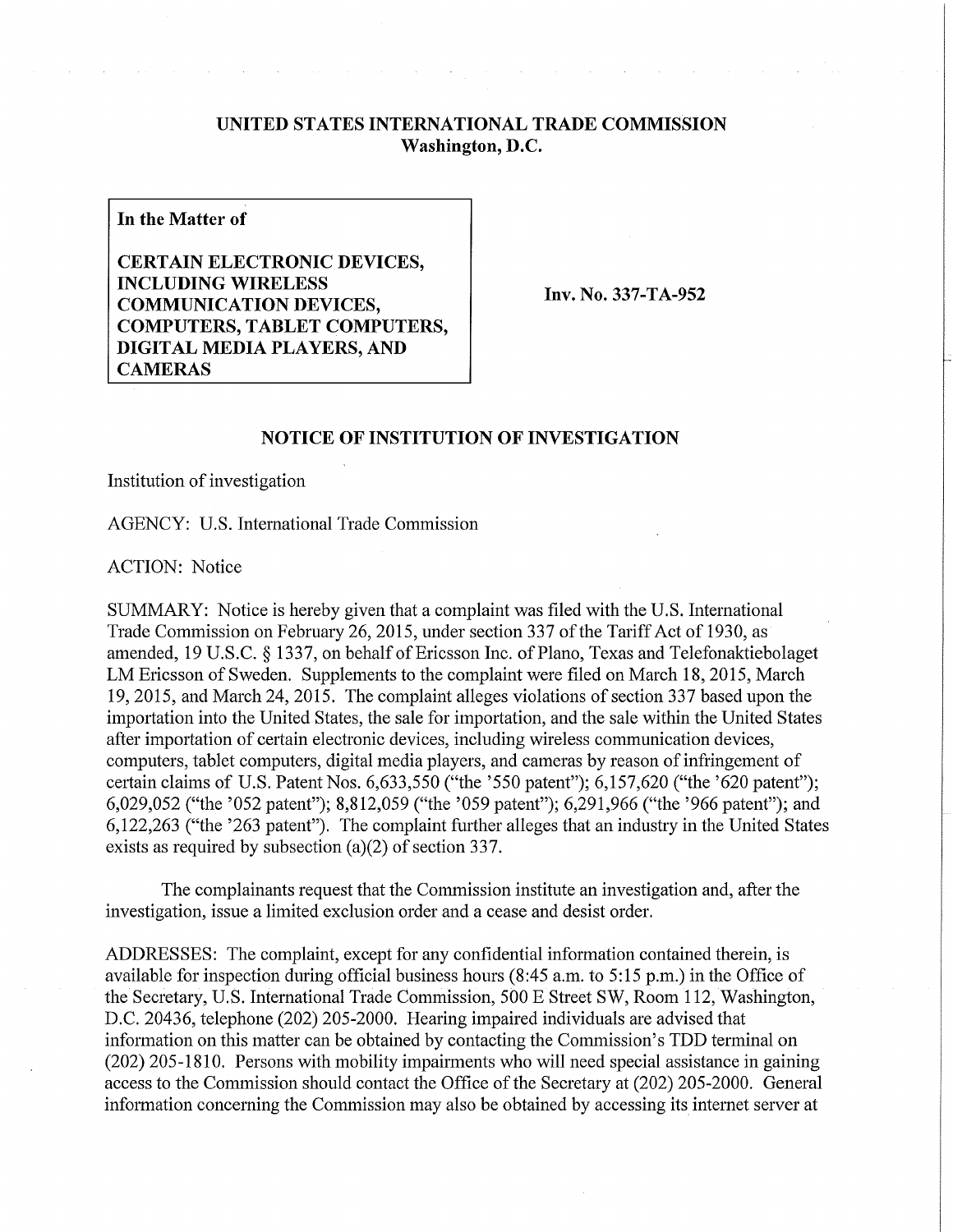http://www.usitc.gov. The public record for this investigation may be viewed on the Commission's electronic docket (EDIS) at http://edis.usitc.gov.

FOR FURTHER INFORMATION CONTACT: The Office of Unfair Import Investigations, U.S. International Trade Commission, telephone (202) 205-2560.

AUTHORITY: The authority for institution of this investigation is contained in section 337 of the Tariff Act of 1930, as amended, and in section 210.10 of the Commission's Rules of Practice and Procedure, 19 C.F.R. § 210.10 (2014).

SCOPE OF INVESTIGATION: Having considered the complaint, the U.S. International Trade Commission, on March 30, 2015, ORDERED THAT -

(1) Pursuant to subsection (b) of section 337 of the Tariff Act of 1930, as amended, an investigation be instituted to determine whether there is a violation of subsection (a)(1)(B) of section 337 in the importation into the United States, the sale for importation, or the sale within the United States after importation of certain electronic devices, including wireless communication devices, computers, tablet computers, digital media players, and cameras by reason of infringement of one or more of claims 1, 3, 4, 6-10, 12,14,16, and 17 of the '550 patent; claims 1, 2, 33, and 36 of the '620 patent, claims 1-4, 6, 8-16, and 18 of the '052 patent; claims 1-9 and 11-20 of the '059 patent; claims 1-17 of the '966 patent; and claims 39 and 40 of the '263 patent and whether an industry in the United States exists as required by subsection (a)(2) of section 337;

(2) Pursuant to Commission Rule 210.50(b)(1), 19 C.F.R.§ 210.50(b)(1), the presiding administrative law judge shall take evidence or other information and hear arguments from the parties and other interested persons with respect to the public interest in this investigation, as appropriate, and provide the Commission with findings of fact and a recommended determination on this issue, which shall be limited to the statutory public interest factors set forth in 19 U.S.C. §§ 1337(d)(1), (f)(1), (g)(1);

(3) For the puipose of the investigation so instituted, the following are hereby named as parties upon which this notice of investigation shall be served:

(a) The complainants are:

Ericsson Inc. 6300 Legacy Drive Piano, TX 75024

Telefonaktiebolaget LM Ericsson Torshamnsgatan 21 Kista, Stockholm, Sweden

(b) The respondent is the following entity alleged to be in violation of section 337, and is the party upon which the complaint is to be served: